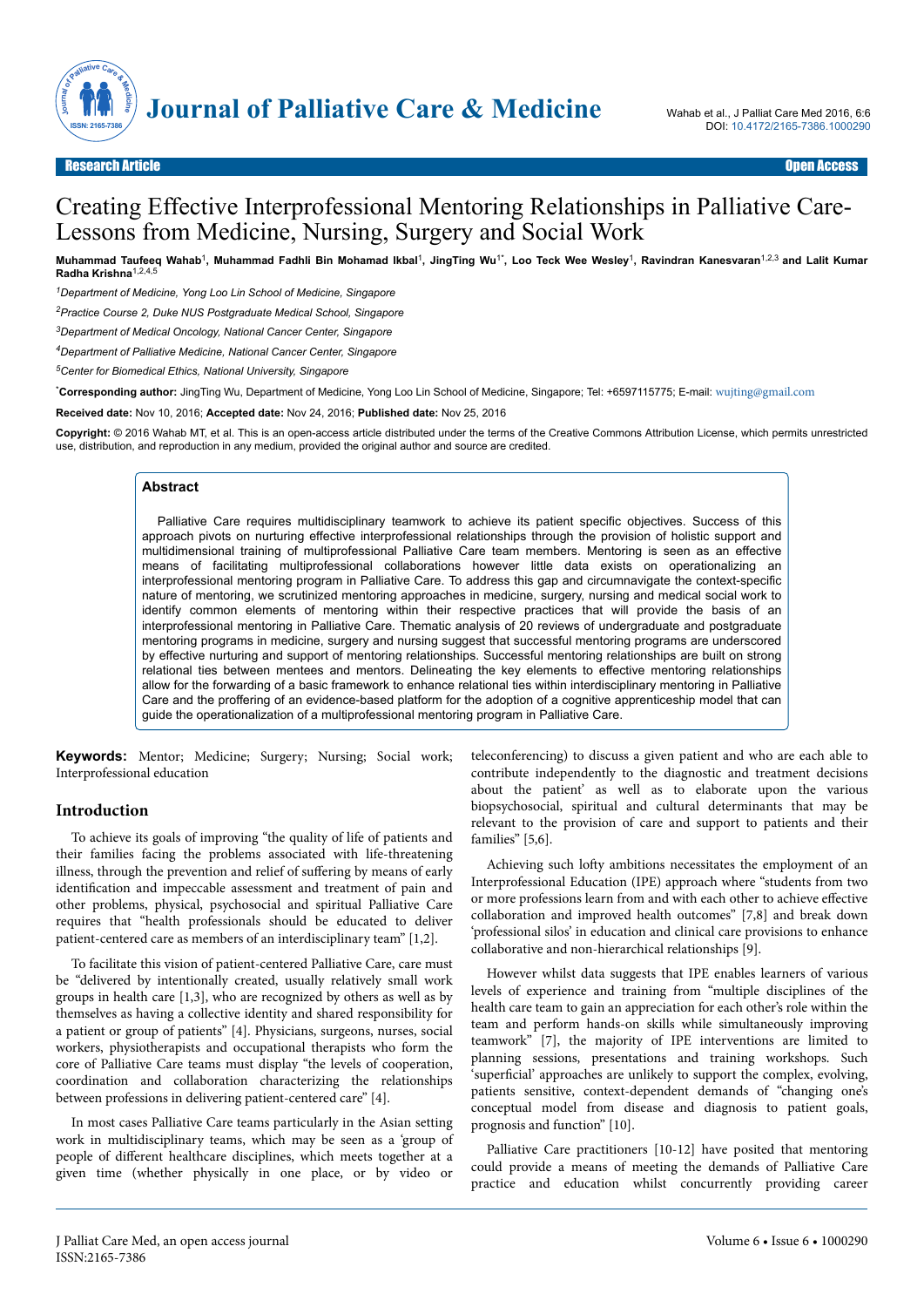#### Page 2 of 10

development, productivity and personal well-being for both the mentor and mentee [13]. However, whilst mentoring has enjoyed significant successes in medicine, surgery, nursing and social work, there is a dearth of data on mentoring in the context of IPE and Palliative Care. This is in part as mentoring, as a whole remains poorly defined and largely context-dependent [13-25].

This review seeks to circumnavigate the lack of a clear definition of mentoring and the absence of a universally-accepted description of mentoring practice in medicine, surgery, nursing and social work by focusing on systematic reviews, literature reviews and meta-analyses of mentoring involving undergraduates and postgraduates in clinical and academic mentoring settings.

This approach circumvents the context-dependent and goalsensitive nature of mentoring and allows for the identification of common core concepts and approaches within these specialties that will make lessons learnt translatable to mentoring in Palliative Care and form the basis for an IPE-based mentoring program. To further focus these efforts this review will be limited to mentoring relationships between mentors and mentees and focus upon discerning the characteristics, benefits and the drawbacks of mentoring within undergraduate and postgraduate medicine, surgery, nursing and social work. We have included surgical practice to provide a holistic perspective of mentoring within medical practice as a whole.

# **Methodology**

We believe that the overview of practice trends and causal ties between mentoring approaches and their influence upon mentoring will be transferable to Palliative Care practice given the similarities of their practices. We believe that study of mentoring in nursing, medicine, social work and surgery is warranted given the central roles these specialties play in Palliative Care practice especially within the Asian setting where we aim to apply the results of this analysis to guide efforts to introduce and expand mentoring programs in Palliative Care. Single study analyses on mentoring in these specialties were deemed to be of limited use given the inherent differences in the clinical, contextual, practice and health care systems [26]. Leech et al. and Onwuegbuzie et al. [27,28] argue that use of multiple sources serves two key functions. Firstly, the authors argue that combination of data from many studies provide a better understanding of a phenomena or 'representation' [27-30]. Secondly, the use of data from multiple sources allows corroboration and convergence of aspects being studied improving 'between source legitimation' [27,28].

The absence of an a priori framework for mentoring [31] and a lack of understanding in the processes and the relationships behind the mentoring process within Palliative Care underpinned the adoption of a constructivist approach [32,33]. Нe Grounded Нeory was employed to thematically analyze the review articles [28,34]. Нe process included open coding of the reviews where data was coded for and axial coding wherein similar codes were grouped together to create a theme. The individual reviewers independently determined the themes within their individual analyses and the themes were discussed in a reviewer's meeting. Reviewers agreed upon the themes and the verified themes formed sections and subsections within the review [35]. Thematic saturation was determined by the 7th review.

### **Inclusion and exclusion**

This review focuses on evaluating aspects of the traditional hierarchical mentoring between a senior experienced clinician and a

junior clinician and/or student [20], a dyadic approach (one-to-one, senior-to-junior, face-to-face) [36] and group mentoring approaches. Excluded were peer, near-peer, leadership, family, patient, e-mentoring and youth mentoring. We also limited our attention to literature reviews, systematic reviews and meta-analyses of mentoring involving undergraduates and postgraduates in clinical, research and academic settings.

Focus was limited to mentoring in medicine, nursing and social work given that these are the most common participants of the Palliative Care multidisciplinary team in most developing nations and certainly in multicultural societies in Asia where pastoral services often play ad hoc roles in multidisciplinary teams given diverse religious beliefs and cultural sensitivity. Inclusion of surgical specialties within this review was aimed at making this process more inclusive and served to acknowledge the significant contribution that surgical mentoring has made to our understanding of mentoring as a whole.

Perspective, opinion and reflective pieces, commentaries, editorials and recommendations were excluded due to the diversity of practices described. Нe search was restricted to reviews in English or had English translations only. We included all study designs aimed at the personal and/or professional development of the mentee. We excluded literature reviews, systematic reviews or meta-analyses that were not exclusively focused upon adult medicine, surgery, nursing or medical social work. Other health specialties not regularly associated with adult Palliative Care such as dieticians, psychologists, chiro-practitioners, midwifery, Pediatrics, Clinical and Translational Science and Dentistry were excluded. We also excluded mentoring in Obstetrics and Gynecology given it regularly encapsulates mentoring in Obstetrics and midwifery.

We also excluded literature reviews, systematic reviews or metaanalyses on supervision, coaching, role modeling, preceptorship, sponsorship and advisor roles, given that these practices are seen as distinct from a mentoring approach.

# **Search and retrieval**

Our literature search involved PubMed, ERIC, Cochrane Database of Systematic Reviews and Science Direct databases with the search terms: "mentor", "mentoring", "mentorship" "mentoring relationships" AND one of the following: "medicine", "surgery", "nursing" and "social work" or their combinations, to identify literature reviews, systematic reviews or meta-analyses on the mentoring of undergraduates or postgraduates in the abovementioned fields between 1st January 2000 and 31st December 2015.

#### **Data extraction and analysis**

Four of the authors (MTW, WJT, MFMI, LK) carried out independent searches, scrutiny of shortlisted abstracts and reviews of all full text reviews fulfilling the inclusion criteria. Each author compiled a shortlist of papers (Figure 1). Following review of 10 full text articles the four authors unanimously agreed upon a common template to be used for the thematic analysis of the papers. Further face-to-face meeting between all 6 authors was carried out once all the authors had completed their reviews of all the full text reviews fulfilling the inclusion criteria. At this meeting the themes were discussed and agreed upon by the authors. In cases of disagreement or omissions, the authors reviewed the full text review and a unanimous decision was sought.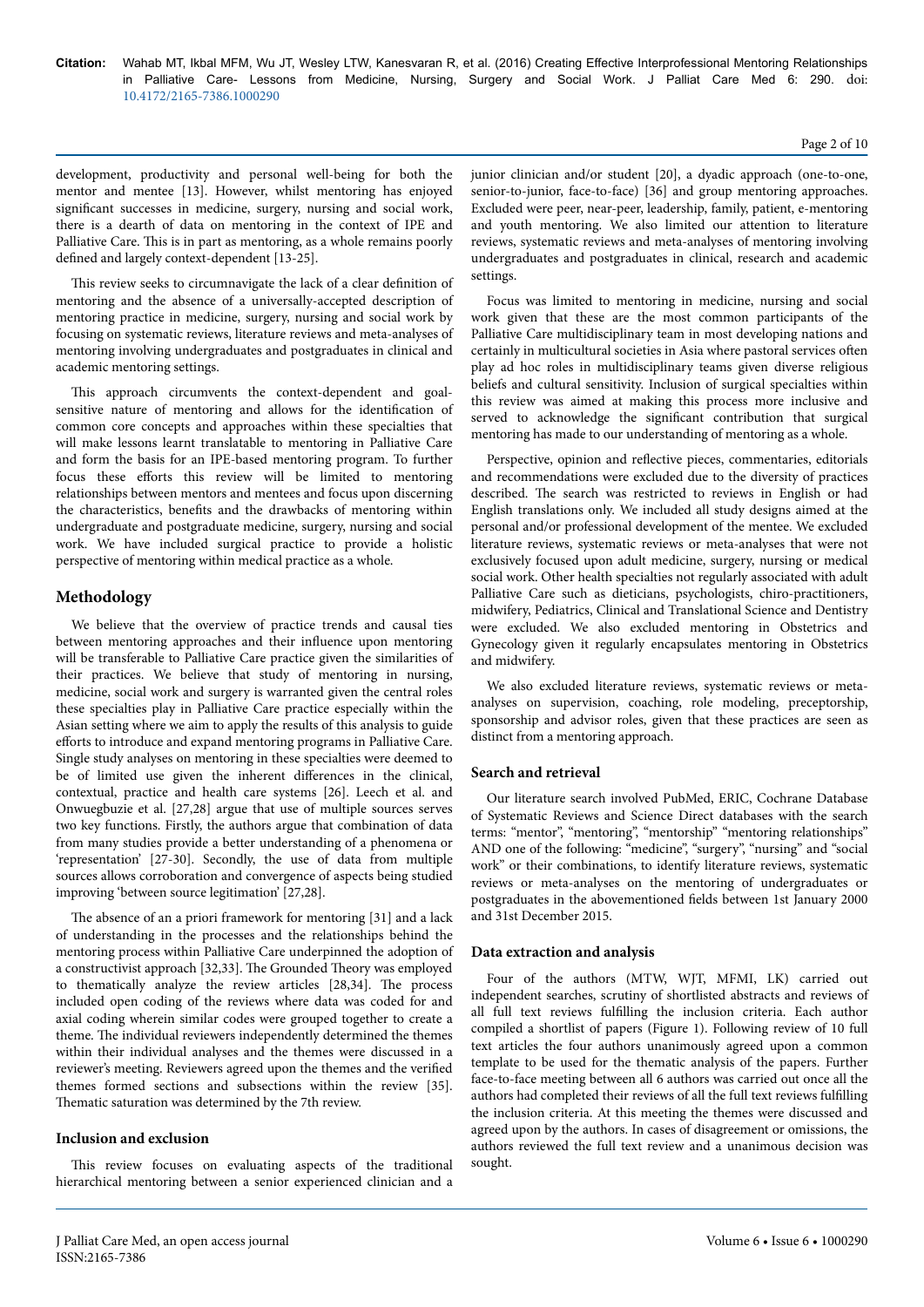# **Results**

### **Search results and selection process**



A total of 1059 abstracts were retrieved and evaluated, 61 full-text articles were analyzed and 20 reviews were included in this review.

Of the 20 reviews included in this review, 1 review included a review of mentoring in medicine and nursing, 10 in medicine, 4 in surgery and 5 in nursing. Нere were no relevant reviews on mentorship in medical social work identified.

Thematic analysis revealed 6 themes including: (1) characteristics of prevailing definitions of mentoring, (2) characteristics of mentoring relationships, (3) characteristics of mentors and (4) mentees, (5) benefits of mentoring, (6) drawbacks of mentoring and finally how they all tie into painting a preferred mentoring partnership.

# **Components of Mentoring Relationships**

### **Characteristics of prevailing definitions of mentoring**

An analysis of the core elements within the 18 definitions of mentoring in medicine, 6 in surgery, and 12 in nursing identified in this review revealed the central importance of mentoring relationships [37-39]. Mentoring relationships are seen to display interpersonal, dynamic (or evolutionary or developmental) and reciprocal (or beneficial) features. We will discuss these features in turn.

a. Interpersonal relationship: Five medical [14,24,40-42], 1 surgical [43] and 2 nursing [44,45] reviews discussed the interpersonal qualities of mentoring relationships. In all three specialties, mentoring relationships are characterized by "personal connections" [14,44] that move beyond a "boss-employee" dynamic is critical [40,41].

Other interpersonal characteristics of mentoring relationships described in prevailing definitions of mentoring include

- Honesty and trust (4 medicine papers) [14,40-42]
- Confidentiality (3 medicine papers) [14,24,40]
- Respect (2 medicine papers, 1 surgery paper) [41,43-46]
- Open and frank communication (1 medicine paper, 2 nursing papers) [14,44,45]
- Nurturing (1 medicine paper, 1 nursing paper) [43,47] and supportive (2 medicine papers) [41,42]

b. Dynamic relationship: Нree medical, 1 surgical and 2 nursing reviews described mentoring relationships as "dynamic" or "evolutionary" [41,43,44,46-47] which in turn exhibits features of flexibility and evolving practices. We discuss each feature in turn.

Flexible relationship: Two medical [14,24] and 1 surgical review [43] describe the flexible nature of mentoring relationships [24]. Changing demands upon the mentoring relationship, time constraints, evolving goals, roles and responsibilities of mentees and mentors and changing organizational factors highlight the need for mentoring relationships to adapt to 'survive' and continue to be relevant [24,43,46]. It also underscores the importance of the flexible nature of mentoring relationships but also that such flexibility is individualized and largely mentor and mentee dependent [14,24,43].

Stages of relationship: White et al. [41] in medicine and Dorsey et al. [47] in nursing subscribe to Kram's 4 stages of a mentoring relationship to describe the "initiation, cultivation, separation and redefinition" [48] stages of mentoring relationships. Chen et al. [44] describe mentoring relationships as an evolution in practice from the transfer of basic clinical skills to imparting life lessons on humanistic nursing [49]. Komaratat et al. [50] suggest that there are three stages to the development of mentoring relationships which include initiation, working together and independent mentee functioning.

Sambunjak et al. and White et al. [14,41] observations of mentoring in medicine, Healy et al. [43] proposed noted that mentoring in surgery undergoes continuous cycles of change and renewal in mentoring relationships as mentees mature and develop and that this process culminates in the creation of collegial relationships between peers.

c. Beneficial relationship: Although prevailing definitions highlight the importance of "reciprocity" in mentoring relationships, nearly all the attention focuses upon the benefits accrued by the mentee [14,24,41,42,45]. Only Frei et al. [24] discussed the benefits of mentoring to mentors and mentees within medicine.

d. Other characteristics: Two papers in medicine [14,40] and 1 in nursing [51] discussed the importance of mutual interests and ideals amongst mentor and mentee. Frei et al. and Davis et al. [24,42] highlight the importance of "non-threatening" and "non-competitive" characteristics of mentoring.

#### **Characteristics of a mentor**

Seven reviews of mentoring in medicine, [14,24,41,42,52,53] 3 in surgery [38,43,54] and 6 in nursing [37,44,45,47,51,53], discussed the desired attributes of mentors. Нese attributes may be categorized into 'Personal', 'Professional' and 'Undesired' characteristics, they are collated in Table 1.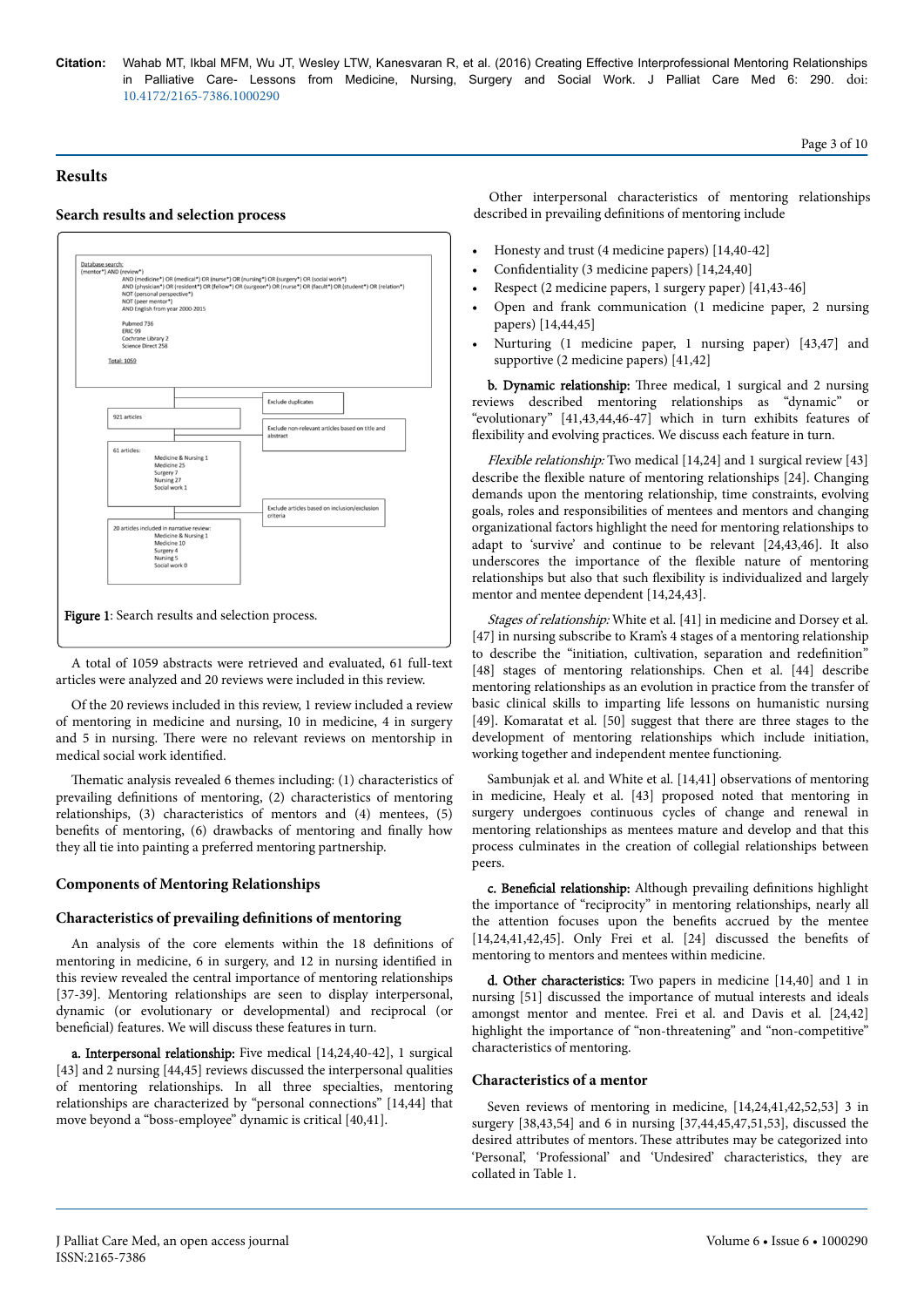Page 4 of 10

| <b>Characteristics</b>                                        | <b>Medicine</b>         | <b>Surgery</b>                            | <b>Nursing</b>          |
|---------------------------------------------------------------|-------------------------|-------------------------------------------|-------------------------|
| Personal characteristics                                      | *Honest                 | *Honest                                   | *Honest                 |
|                                                               | *Friendly and Collegial | *Friendly                                 | *Friendly and Collegial |
|                                                               | *Approachable           | *Approachable                             | *Approachable           |
|                                                               | *Patient                | Supportive                                | *Patient                |
|                                                               | Supportive              | Compassionate                             | Enthusiastic            |
|                                                               | Altruistic              | Kind, warm and non-threatening            | Good sense of humor     |
|                                                               | Understanding           | Willing to learn from themselves, mentees | Motivated               |
|                                                               | Responsive              | and others                                | Positive attitude       |
|                                                               | Nonjudgmental           |                                           | Knowledgeable           |
|                                                               | Reliable                |                                           | Concerned               |
|                                                               | Calm                    |                                           | Sense of humanity       |
|                                                               | Respectful/Courteous    |                                           |                         |
|                                                               | Committed/Dedicated     |                                           |                         |
| Professional                                                  | Respected               | $\blacksquare$                            | Objective               |
| characteristics                                               | Senior                  |                                           | Analytical              |
|                                                               | Experienced             |                                           | Supervisory             |
|                                                               |                         |                                           | Assessor                |
|                                                               |                         |                                           | Facilitator             |
|                                                               |                         |                                           | Academic tutor          |
|                                                               |                         |                                           | Role model              |
| Undesired characteristics                                     | Authoritative           | Biased/Show favouritism                   | Stifling                |
|                                                               |                         |                                           | Critical                |
|                                                               |                         |                                           | Defensive               |
| *Indicates characteristics listed in more than one discipline |                         |                                           |                         |

#### Table 1: Characteristics of mentors

# **Characteristics of a mentee**

Three similar categories were found in the 6 medical [14,24,40-42,52], 2 surgical [38,43] in surgery and 2 nursing [45,51] reviews that considered the characteristics of mentees, they are collated in Table 2.

| <b>Characteristics</b>          | <b>Medicine</b>                                                          | Surgery                                                       | <b>Nursing</b>             |
|---------------------------------|--------------------------------------------------------------------------|---------------------------------------------------------------|----------------------------|
| <b>Personal Characteristics</b> | Committed                                                                | *Committed                                                    | Conative characteristics:  |
|                                 | *Open                                                                    | *Open to learning from colleagues                             | <sup>*</sup> motivation    |
|                                 | *Proactive                                                               | Proactive responsibility                                      | volition                   |
|                                 | *Motivated/Ambitious                                                     | Appreciate<br>experienced<br>senior                           | Affective characteristics: |
|                                 | Honest                                                                   | colleagues                                                    | temperament                |
|                                 | Reliable                                                                 | Respect mentor's input<br>Voluntarily offer relevant feedback | emotion                    |
|                                 | Intelligent                                                              |                                                               | Independence               |
|                                 | Passion to succeed                                                       |                                                               |                            |
|                                 | Willing to learn and reveal flaws                                        |                                                               |                            |
|                                 | Face their own weakness and perform self-reflection<br>and self-critique |                                                               |                            |
|                                 | Receptive to constructive feedback and make changes<br>accordingly       |                                                               |                            |
|                                 | Conduct themselves in a mature and ethical manner                        |                                                               |                            |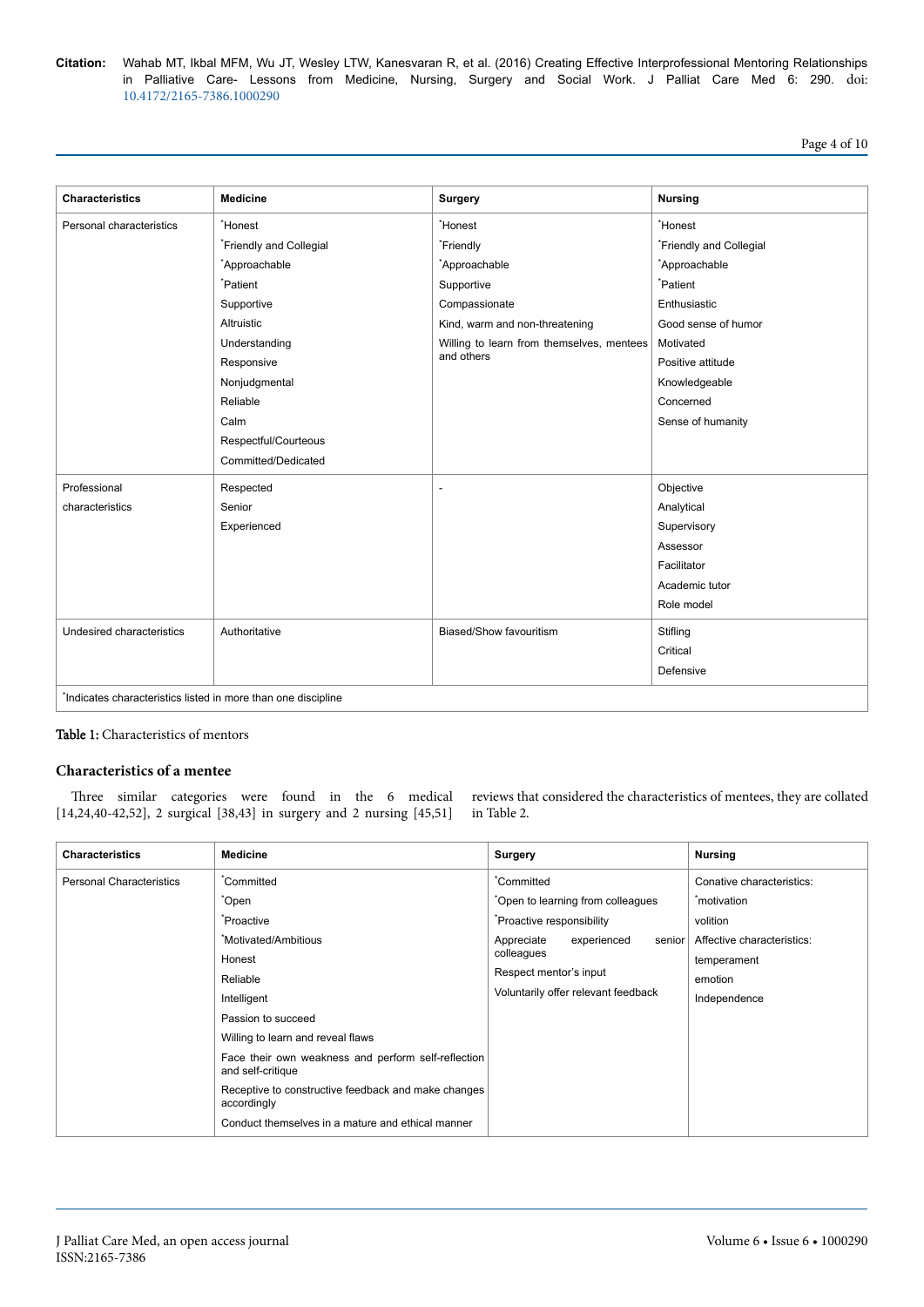| <b>Professional Characteristics</b>                          | Awareness                                         | $\overline{\phantom{a}}$ | Clinical reasoning        |
|--------------------------------------------------------------|---------------------------------------------------|--------------------------|---------------------------|
|                                                              | Take responsibility for career path               |                          | Critically interpret data |
|                                                              | Reflect on clinical knowledge                     |                          |                           |
|                                                              | Learn from their mistakes                         |                          |                           |
|                                                              | Adept in synthesizing and extrapolating knowledge |                          |                           |
|                                                              | Mindful of mentor's time constraints              |                          |                           |
|                                                              | Complete assigned tasks                           |                          |                           |
| Undesired Characteristics                                    | Afraid to face:                                   | $\overline{\phantom{a}}$ |                           |
|                                                              | Inadequacies                                      |                          |                           |
|                                                              | make necessary changes                            |                          |                           |
| Indicates characteristics listed in more than one discipline |                                                   |                          |                           |

# Table 2: Characteristics of mentees

# **Benefits** of mentoring

a. Benefits to mentees: Most accounts on the benefits mentoring pivot around the benefits accrued by mentee. Six postgraduate reviews in medicine [21,40,41,52-55], 24 undergraduate medical review, 3 reviews involving undergraduates and postgraduates accounts of mentoring in medicine [14,21,56], 1 postgraduate [43] surgical review, 1 review involving postgraduates and undergraduates mentored in surgery, 3 postgraduate nurse mentoring reviews [37,44,53] and 3

undergraduate mentoring nursing reviews focused upon the benefits of mentoring for mentees [45,47,51].

These benefits are categorized according to:

- 'Personal' (personal life) Table 3
- "Professional' (career/school performance, clinical skill, academic research/non-research skill) Table 4

| <b>Benefits to mentees</b> | <b>Faculty</b>                      |                       |                                                                 |
|----------------------------|-------------------------------------|-----------------------|-----------------------------------------------------------------|
|                            | <b>Medicine</b>                     | <b>Surgery</b>        | <b>Nursing</b>                                                  |
| Personal benefits          | *Career satisfaction                | *Motivation           | *Motivation                                                     |
|                            | *Psychosocial support               | *Personal development | *Personal development                                           |
|                            | Increased self-confidence           | Life mentors          | *Career satisfaction                                            |
|                            | *Networking                         |                       | *Psychosocial support                                           |
|                            | <sup>*</sup> Improved communication |                       | *Increased self-confidence                                      |
|                            | *Improved well-being                |                       | *Networking                                                     |
|                            | <sup>*</sup> Improved socialization |                       | *'Improved communication                                        |
|                            | Career mentoring satisfaction       |                       | *Improved well-being                                            |
|                            | Professionalism                     |                       | *Improved socialization                                         |
|                            | Sense of community                  |                       | Decrease anxiety and stress                                     |
|                            | Understanding institutional culture |                       | Personal satisfaction                                           |
|                            | Elective advice                     |                       | Empowerment                                                     |
|                            | Residency application               |                       | Generativity                                                    |
|                            |                                     |                       | Improved collegiality                                           |
|                            |                                     |                       | Improved collaboration                                          |
|                            |                                     |                       | Career dedication                                               |
|                            |                                     |                       | Reduce stress                                                   |
|                            |                                     |                       | 'Interpersonal skills                                           |
|                            |                                     |                       | Improved perception of organizational culture                   |
|                            |                                     |                       | Dispel notion that a nursing professional couldn't ask for help |
|                            |                                     |                       | Sharing of ideas                                                |
|                            |                                     |                       | Increased reflection on teaching                                |
|                            |                                     |                       | Improved responsibility for learning                            |
|                            |                                     |                       |                                                                 |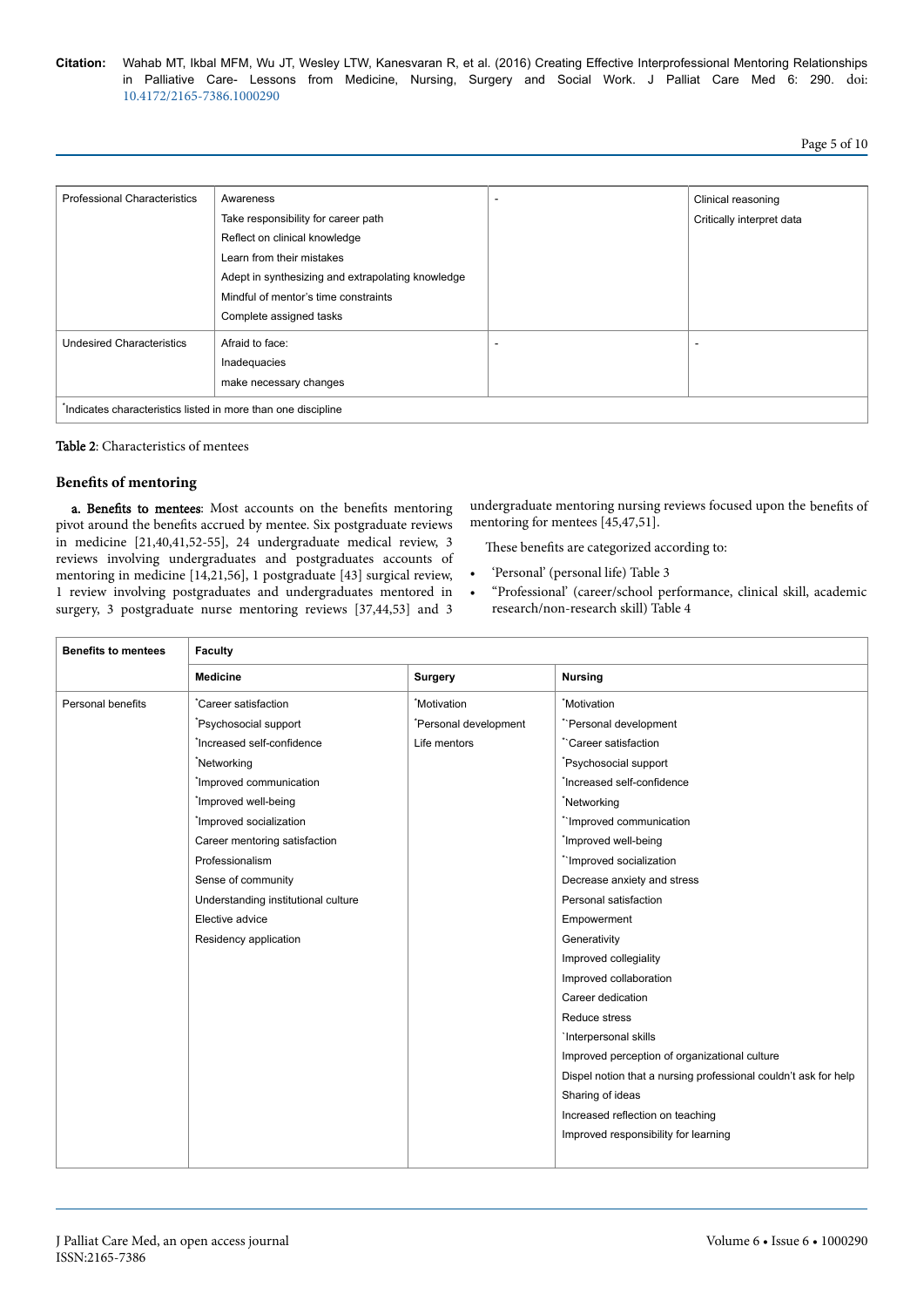Page 6 of 10

|                                                       | Enjoying a challenge<br>Learn by turning negative experiences into learning<br>opportunities |
|-------------------------------------------------------|----------------------------------------------------------------------------------------------|
| Indicates benefits listed in more than one discipline |                                                                                              |

### Table 3: Personal benefits of mentoring to mentees

| <b>Benefits to mentees</b> | <b>Faculty</b>                                                  |                |                                                     |
|----------------------------|-----------------------------------------------------------------|----------------|-----------------------------------------------------|
|                            | <b>Medicine</b>                                                 | Surgery        | <b>Nursing</b>                                      |
| Professional benefits      | *Career choice                                                  | *Career choice | *Career promotion                                   |
|                            | *Career promotion                                               |                | *Professional development                           |
|                            | *Professional development                                       |                | *Professional knowledge                             |
|                            | *Professional knowledge                                         |                | Staff retention                                     |
|                            | *Staff/faculty retention                                        |                | Career competence                                   |
|                            | *Rise in ethnic minority faculty                                |                | Career performance                                  |
|                            | Career-enhancing factor                                         |                | Improved counselling skills                         |
|                            | Career preparation                                              |                | Apply theoretical knowledge                         |
|                            | Faculty productivity                                            |                | Increased evidence-based practice                   |
|                            | Financially-rewarding practice                                  |                | Internalization stage for lifelong learning         |
|                            | Increased compensation                                          |                | Improved participation                              |
|                            | Develop high-quality practice                                   |                | Improved exam results                               |
|                            | Institution support                                             |                | Increased recruitment                               |
|                            | Navigate academic environment                                   |                | Increased likelihood of graduation                  |
|                            | Society and committee nominations                               |                | Assist role transition                              |
|                            | Interest in research                                            |                | Instills future practices                           |
|                            | Research preparation                                            |                | Reduced time learning new skills                    |
|                            | Research skills                                                 |                | Reduced frequency employing trial-and-error methods |
|                            | Research productivity                                           |                | Increase new research investigators                 |
|                            | Research opportunity                                            |                | *Rise in ethnic minority faculty                    |
|                            | Increased time allocation for research                          |                |                                                     |
|                            | Increased publications                                          |                |                                                     |
|                            | Academic promotions                                             |                |                                                     |
|                            | Increased grants                                                |                |                                                     |
|                            | Advancing research agenda                                       |                |                                                     |
|                            | Increased thesis completion                                     |                |                                                     |
|                            | More likely to subsequently mentor                              |                |                                                     |
|                            | Progress in dealing with specialist literature and<br>computers |                |                                                     |
|                            | Indicates benefits listed in more than one discipline           |                |                                                     |

Table 4: Professional benefits of mentoring to mentees

b. Benefits to mentors: Нe benefits of mentoring for mentors in postgraduate medicine revolve around psychosocial benefits, gaining new knowledge and skills, experience, opportunity to share knowledge and experience, satisfaction and pride in a mentee's success, giving back to the profession, gaining a new collaborator, recognition from peers, credit for academic promotion, propagation of and increased willingness to mentor. In undergraduate programs, there were increased professional recognition and accelerated research productivity for mentors [24].

One undergraduate nursing review found that mentoring enhanced a mentor's self-worth, teaching satisfaction, career revitalization, improved leadership skills, and reignited the passion for mentoring [47].

c. Benefits to other shareholders: Нe benefits of mentoring in medicine and surgery for patient care include improved patient survival and outcomes [57] and reduced lengths of stay [53]. Нere were also lower surgical morbidities [54].

J Palliat Care Med, an open access journal ISSN:2165-7386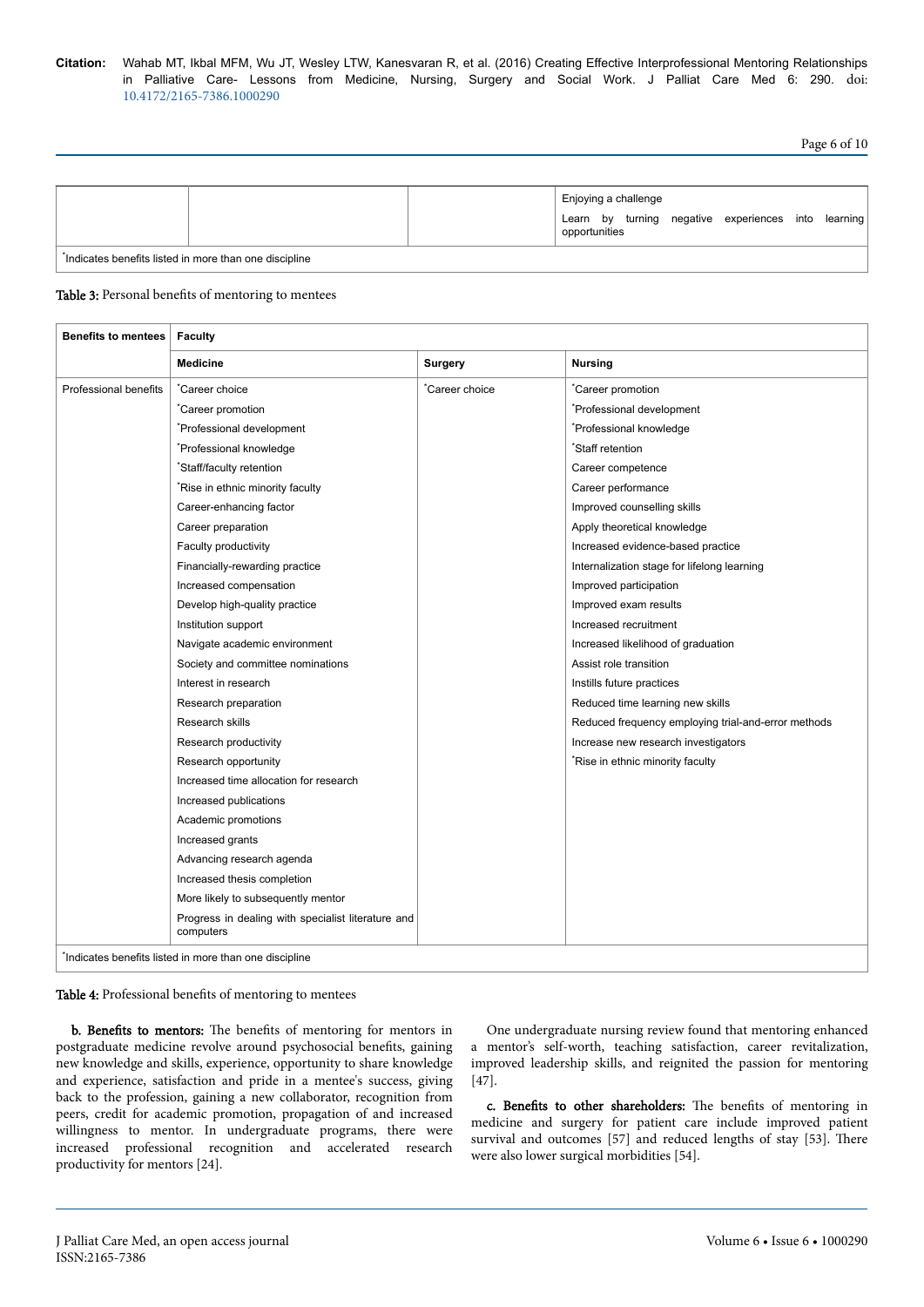### Page 7 of 10

Hosting mentoring programs reduced employee turnover and medical negligence rates within the institution. Consequent institutional stability, continuity and increased minority representation enhanced the reputations of host organizations [47].

# **Drawbacks of mentoring**

a. Drawbacks to mentees: Mentors using mentee's work to advance their own career, mentor misuse of power and overdependence upon mentors are common concerns featured in reviews of mentoring in medicine [41,52,56], surgery [43,54] and nursing [45].

b. Drawbacks to mentors: A lack of recognition and financial compensation for mentoring efforts featured strongly in mentoring reviews in medicine [21] and nursing [45].

# **Discussion**

Analysis of mentoring practice in nursing, medicine and surgery reveals consistent themes within mentoring practice. Нese include interpersonal and dynamic relationships and mentoring outcomes, which suggest that a common mentoring approach could be adopted with the multidisciplinary setting of Palliative Care. We discuss each aspect in turn.

### **Interpersonal relationship**

Building upon the key themes identified in this review, it is evident that at the heart of a proposed IPE-based mentoring program in Palliative Care must be interpersonal relationships. This entails nurturing confidential, reciprocal, trusting personal ties between mentee, mentor and host organization within a safe mentoring environment. Нe impact of mentors, mentees and the host organization must be taken into account to realize the unique interpersonal relationship that must underpin this process. Consistent efforts to facilitate interpersonal relationships are evident across all the specialties review and include (1) selection of mentors with the desired characteristics, and training them to provide appropriate, timely, effective, specific and holistic support and feedback, (2) selecting mentee's with the desired characteristics identified in this review and matching of mentees to appropriate mentors, suitable projects and effective supervision and oversight, (3) providing appropriate financial and administrative support for the program and (4) the creating and nurturing an effective mentoring environment.

# **Dynamic relationship**

Reviews of mentoring in all 3 healthcare disciplines suggest that mentoring relationships evolve over time and with the development and strengthening of relational ties within the mentoring relationship. The ultimate goal of a maturing mentoring relationship is for friendship to blossom and the development of a collegial relationship between peers.

Facilitating this change is the host organization, which provides the resources required for mentors to support mentees over long periods of time and across different sites and creates and nurtures a viable mentoring environment for mentees and mentors to develop.

#### **Mentoring outcomes**

There is consistency in the mentoring outcomes seen across the specialties reviewed suggesting similarities in mentoring approach employed despite inherent differences in the clinical setting, context, goals and health care settings they were employed in. Homogeneity in these findings also validate the approach taken in this study to concentrate on a macroscopic perspective of mentoring evident in reviews of mentoring rather than considerations of individual reports that are mired in local health care practices and local geopolitical considerations.

It is also evident from the theme that host organizations play a critical role in mentoring. Нe role of host organization in facilitating and supporting mentoring relationships is critical to realizing the benefits of mentoring and in the negation of the ill effects of mentoring discussed earlier. Any IPE-based mentoring program must consider the influence of the host organization and indeed the design of the mentoring program (we have discussed these issues elsewhere).

# **Limitations and Further research**

The primary limitations of this study is the assumption that there are commonalities in mentoring practices across the specialties and that these common approaches can be amalgamated effectively to form the basis of a mentoring approach in Palliative Care. Нe presence of a variety of definitions and theories of mentoring complicate the analysis of the data and compromise the conclusions detailed here. Нe inclusion and exclusion criteria employed here make it difficult to make accurate comparisons of review data across the disciplines. With most reviews outside North America, Europe and Australia conclusions drawn may not be adaptable to other mentoring settings. Heterogeneity in the mentoring objectives, clinical settings, healthcare systems, mentoring approaches employed, duration of mentoring relationships and mentee- and mentor-dependent factors also hinders accurate conclusions being drawn.

Finally, there is no data available to suggest that mentoring lends itself to an IPE-based mentoring approach in Palliative Care.

# **A Potential IPE Approach to Mentoring**

Whilst the concerns raised are valid, consistencies in the desired characteristics of mentors and mentees, matching processes, consistencies in the appropriate financial and administrative support adopted by prevailing practices and consistent descriptions of effective mentoring environments across the specialties reviewed for the program evidenced in this review does suggest that an IPE framework for mentoring in Palliative Care is possible particularly when both processes pivot on building relationships. Some of the critical qualities required of mentoring, mirror established requirements for interprofessional collaboration including effective communication [58] and the building and clarification of professional roles [59]. However whilst many prevailing IPE-based training approaches such as the use of simulation [60-64], didactic lectures [62,64-66], group discussions and collaborations [60,62,64-68] as well as clinical rotations [65,68] are applicable to mentoring in Palliative Care, it is also evident that prevailing IPE approaches need to be adapted to the Palliative Care setting.

Design of more mentoring specific IPE approaches demands a 'return to the drawing board' and consideration of the learning theories that will guide this process. Conceptual analysis [69] suggests that IPE is built upon elements of multiple learning theories such as constructivism (learning through experiences and discussion) [70], cognitivism (organisation of information via cognitive processes) [69] and humanism (learning by self-actualisation) [71]. Нe cognitive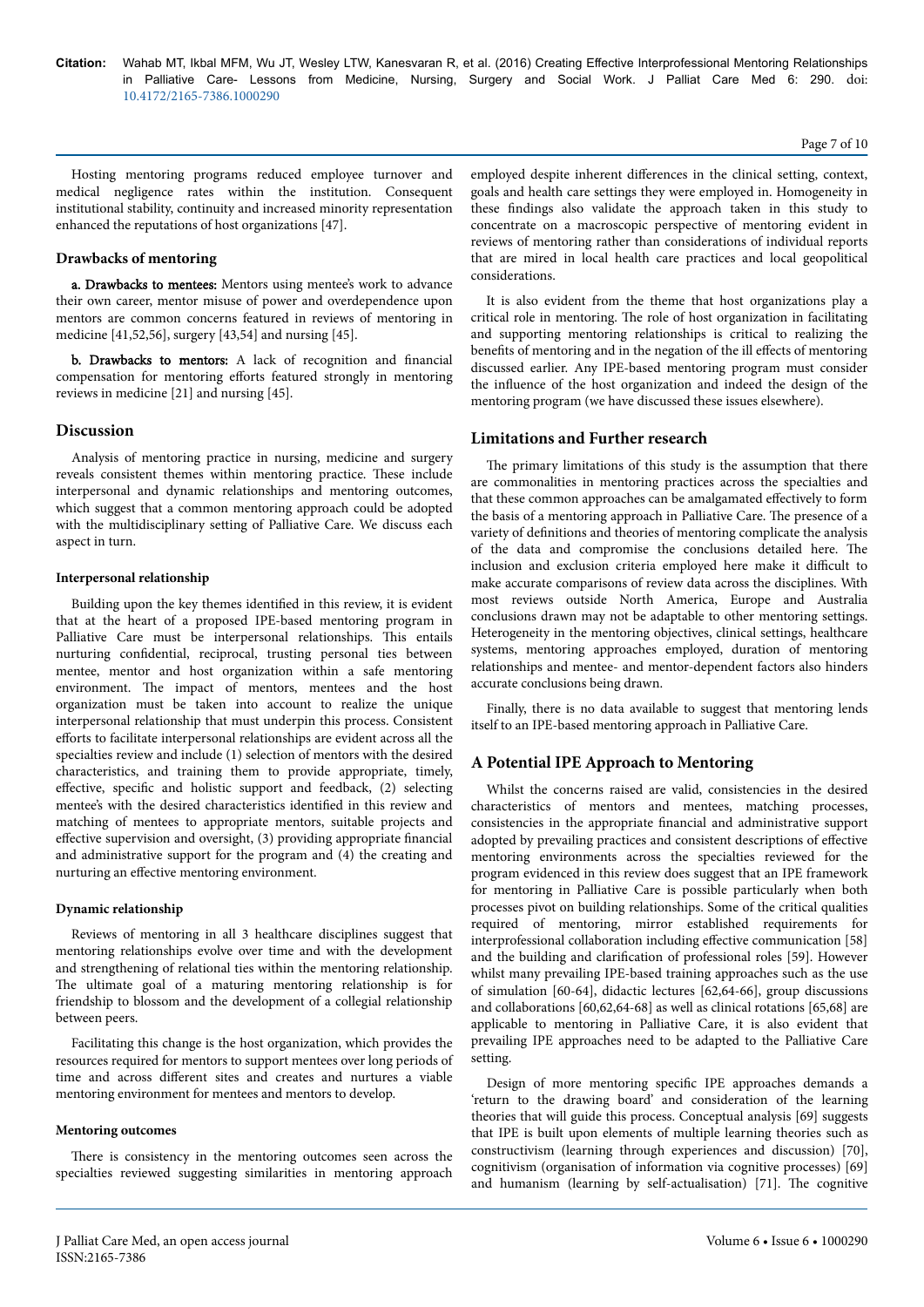apprenticeship model, which focuses upon "learning about practice" [72,73] does embrace many of the core aspects of these theories and does appear to reflect Palliative Care practice that does see junior clinicians building upon their training and enhancing it with a multidimensional perspective drawn from instruction and holistic support from various members of the multiprofessional team. Furthermore the cognitive apprenticeship model does lend itself to the Palliative Care instructional approach that sees mentors model the desired behavior and practice for their mentees and "trains the next generation of experts" [74] and independent Palliativists. Similarly multiprofessional 'apprenticeship' advocated by the adapted cognitive apprenticeship model will allow for multiple mentoring relationships [75] that facilitate learning, skills training and personal advice from multiple mentors from different clinical backgrounds [5,74]. Simulation and community projects can be done under the purview of mentors from a variety of backgrounds, who can then provide feedback and track progress, facilitating multiprofessional and multidimensional learning [76,77]. Similarly amalgamation of structural and administrative changes such as scheduling [72] and the incorporation of an appropriate mentoring framework will allow for the effective and holistic support of Palliative Care mentees.

# **Conclusion**

If Palliative Care is to continue to expand and take its place within medical practice, it is evident that IPE-based mentoring is required. As with mentoring in other clinical fields such as geriatrics, rehabilitation medicine, pediatrics and oncology any effort to create an IPE-based mentoring program must pay close attention to nurturing the mentoring ties within mentoring relationships. However, it is clear that prevailing data only hints at the appropriate process to be adopted and further studies are required. This review serves then to point to the areas that require urgent attention. Нese include understanding of mentoring relationships and the dynamics within mentoring processes. It is evident that further studies are required not only to evaluate context-specific mentoring in Palliative Care but the learning theories that underpin it and guide its applications. It is only then can mentoring aid Palliative Care in achieving its overall goals in an effective manner.

# **Acknowledgements**

The authors would like to dedicate this paper to Dr S Radha Krishna and Dr Deborah Watkinson whose advice and ideas were integral to the success of this study and who sadly passed away during the writing of this paper.

# **References**

- (1988) Learning together to work together for health: report of a WHO study group on multiprofessional education of health personnel: the Team Approach pp: 72.
- 2. Stephen R, Connor MCSB (2014) Global atlas of palliative care at the end of life. Worldwide Palliative Care Alliance pp: 5.
- 3. (2003) Committee on the health professions education summit, board on health care services, institute of medicine. Health professions education: A bridge to quality. National Academies Press pp: 192.
- 4. (2011) Core Competencies for Interprofessional Collaborative Practice. Report of an expert panel. Interprofessional Education Collaborative.
- 5. [Krishna LR \(2012\) Best interests determination within the Singapore](http://dx.doi.org/10.1177/0969733011433316) [context. Nurs Ethics 19: 787-799.](http://dx.doi.org/10.1177/0969733011433316)
- 6. (2007) Manual for Cancer Services. UK Government of Health.
- 7. Reeves S, Scott R, Laure P, Joanne G, Della F, et al. (2013) Interprofessional education: effects on professional practice and healthcare outcomes.
- Gilbert JHV, Yan J, Hoffman SJ (2010) A WHO report: framework for action on interprofessional education and collaborative practice. J Allied Health 39: 196-197.
- 9. [Frenk J, Chen L, Bhutta ZA, Cohen J, Crisp N \(2010\) Health Professionals](http://dx.doi.org/10.1016/S0140-6736(10)61854-5) [for a New Century: Transforming Education to Strengthen Health](http://dx.doi.org/10.1016/S0140-6736(10)61854-5) [Systems in an Interdependent World.](http://dx.doi.org/10.1016/S0140-6736(10)61854-5) The Lancet 376: 1923-1958.
- 10. [Arnold RM \(2005\) Mentoring the next generation: a critical task for](http://dx.doi.org/10.1089/jpm.2005.8.696) [palliative medicine. J Palliat Med 8: 696-698.](http://dx.doi.org/10.1089/jpm.2005.8.696)
- 11. [Periyakoil VS, Von Gunten CF \(2007\) Mainstreaming palliative care. J](http://dx.doi.org/%2010.1089/jpm.2006.9993) [Palliat Med 10: 40-42.](http://dx.doi.org/%2010.1089/jpm.2006.9993)
- 12. [Jackson V, Arnold RM \(2010\) Clinician educators navigating the world of](http://dx.doi.org/10.1089/jpm.2010.9789.) [academic palliative medicine. J Palliat Med 13: 1139.](http://dx.doi.org/10.1089/jpm.2010.9789.)
- 13. [Sambunjak D, Straus SE, Marusic A \(2010\) A systematic review of](http://dx.doi.org/10.1007/s11606-009-1165-8) [qualitative research on the meaning and characteristics of mentoring in](http://dx.doi.org/10.1007/s11606-009-1165-8) [academic medicine. J Gen Intern Med 25:72-78.](http://dx.doi.org/10.1007/s11606-009-1165-8)
- 14. [Stamm M, Buddeberg-Fischer B \(2011\)](http://dx.doi.org/10.1111/j.1365-2923.2010.03857.x) The impact of mentoring during [postgraduate training on doctors' career success. Med Educ 45: 488-496.](http://dx.doi.org/10.1111/j.1365-2923.2010.03857.x)
- 15. [Zhang Y, Qian Y, Wu J, Wen F, Zhang Y \(2016\)](http://dx.doi.org/10.1016/j.nedt.2015.11.027) The effectiveness and [implementation of mentoring program for newly graduated nurses: A](http://dx.doi.org/10.1016/j.nedt.2015.11.027) [systematic review. Nurse Educ Today 37:136-144.](http://dx.doi.org/10.1016/j.nedt.2015.11.027)
- 16. [Maramaldi P, Gardner D, Berkman B, Ireland K, D'Ambruoso S, et al.](http://dx.doi.org/10.1300/J021v25n01_06) [\(2004\) Mentoring new social work faculty:a gerontological perspective.](http://dx.doi.org/10.1300/J021v25n01_06) [Gerontol Geriatr Educ 25: 89-106.](http://dx.doi.org/10.1300/J021v25n01_06)
- 17. Duffy [K, Kathleen D, Belinda E \(2014\) Enhancing the collaborative](http://dx.doi.org/10.7748/nm.21.4.24.e1229) [review of NHS Education for Scotland's mentor preparation framework.](http://dx.doi.org/10.7748/nm.21.4.24.e1229) [Nurs Manage 21: 24-31.](http://dx.doi.org/10.7748/nm.21.4.24.e1229)
- 18. [Damaskos P, Penelope D, Gardner DS \(2015\) Cultivating a culture of](http://dx.doi.org/10.1080/15524256.2015.1074138.) [mentorship in palliative social work. J Soc Work End Life Palliat Care 11:](http://dx.doi.org/10.1080/15524256.2015.1074138.) [101-106.](http://dx.doi.org/10.1080/15524256.2015.1074138.)
- 19. [Chow AYM \(2013\) Developing Emotional Competence of Social Workers](http://dx.doi.org/10.1093/bjsw/bct030) [of End-of-Life and Bereavement Care. Br J Soc Work.](http://dx.doi.org/10.1093/bjsw/bct030)
- 20. [Kashiwagi DT, Varkey P, Cook DA \(2013\) Mentoring programs for](http://dx.doi.org/10.1097/ACM.0b013e318294f368) [physicians in academic medicine: a systematic review. Acad Med 88:](http://dx.doi.org/10.1097/ACM.0b013e318294f368) [1029-1037.](http://dx.doi.org/10.1097/ACM.0b013e318294f368)
- 21. [Buddeberg-Fischer B, Barbara BF, Katja-Daniela H \(2006\) Formal](http://dx.doi.org/10.1080/01421590500313043) [mentoring programmes for medical students and doctors – a review of](http://dx.doi.org/10.1080/01421590500313043) [the Medline literature. Med Teach 28: 248-257.](http://dx.doi.org/10.1080/01421590500313043)
- 22. [Wolak E, Eric W, Meghan M, Sara Q, Catherine M, Susan L \(2009\)](http://dx.doi.org/10.1097/NUR.0b013e31819971eb) [Perceptions Within a Mentorship Program. Clin Nurse Spec 61-7.](http://dx.doi.org/10.1097/NUR.0b013e31819971eb)
- 23. [Frei E, Esther F, Martina S, Barbara BF \(2010\) Mentoring programs for](http://dx.doi.org/10.1186/1472-6920-10-32) [medical students - a review of the PubMed literature 2000 - 2008. BMC](http://dx.doi.org/10.1186/1472-6920-10-32) [Med Educ.](http://dx.doi.org/10.1186/1472-6920-10-32)
- 24. [Huybrecht S, Loeckx W, Quaeyhaegens Y, De Tobel D, Mistiaen W \(2011\)](http://dx.doi.org/10.1016/j.nedt.2010.10.022) [Mentoring in nursing education: perceived characteristics of mentors and](http://dx.doi.org/10.1016/j.nedt.2010.10.022) [the consequences of mentorship. Nurse Educ Today 31: 274-278.](http://dx.doi.org/10.1016/j.nedt.2010.10.022)
- 25. [Andrews M, Chilton F \(2000\) Student and mentor perceptions of](http://dx.doi.org/10.1054/nedt.2000.0464) mentoring effectiveness. [Nurse Educ Today 20: 555-562.](http://dx.doi.org/10.1054/nedt.2000.0464)
- 26. [Popay J, Roberts H, Sowden A, Petticrew M, Arai L, et al. \(2006\)](http://dx.doi.org/10.13140/2.1.1018.4643) [Guidance on the Conduct of Narrative Synthesis in Systematic Reviews.](http://dx.doi.org/10.13140/2.1.1018.4643) [ESRC Methods Programme.](http://dx.doi.org/10.13140/2.1.1018.4643)
- 27. [Leech NL, Onwuegbuzie AJ \(2007\) An array of qualitative data analysis](http://dx.doi.org/10.1037/1045-3830.22.4.557) [tools: A call for data analysis triangulation. Sch Psychol Q 22:557-584.](http://dx.doi.org/10.1037/1045-3830.22.4.557)
- 28. [Onwuegbuzie AJ, Leech NL, Collins KMT \(2012\) Qualitative Analysis](http://nsuworks.nova.edu/tqr/vol17/iss28/2/) [Techniques for the Review of the Literature.](http://nsuworks.nova.edu/tqr/vol17/iss28/2/) Нe Qualitative Report 17: [1-30.](http://nsuworks.nova.edu/tqr/vol17/iss28/2/)
- 29. [Leech NL, Onwuegbuzie AJ \(2008\) Qualitative data analysis: A](http://dx.doi.org/%2010.1037/1045-3830.23.4.587) [compendium of techniques and a framework for selection for school](http://dx.doi.org/%2010.1037/1045-3830.23.4.587) [psychology research and beyond. Sch Psychol Q 23: 587-604.](http://dx.doi.org/%2010.1037/1045-3830.23.4.587)
- 30. [Leech NL, Onwuegbuzie AJ \(2010\) Guidelines for Conducting and](http://dx.doi.org/10.1002/j.1556-6678.2010.tb00151.x) [Reporting Mixed Research in the Field of Counseling and Beyond. J](http://dx.doi.org/10.1002/j.1556-6678.2010.tb00151.x) [Counsel Dev 88: 61-9.](http://dx.doi.org/10.1002/j.1556-6678.2010.tb00151.x)

Page 8 of 10